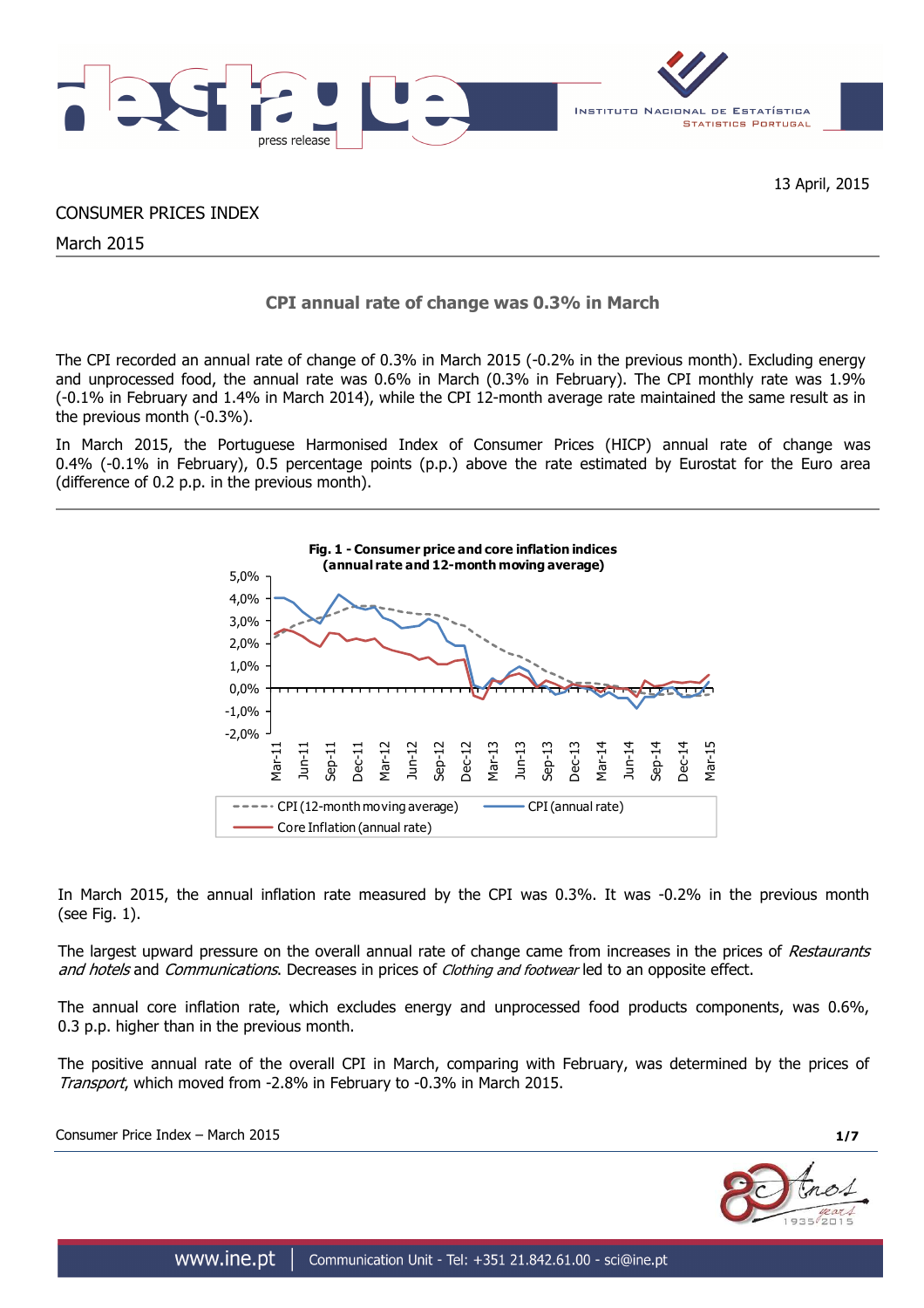

The unprocessed food aggregate recorded an annual increase of 0.5% in March (-0.1% in the previous month).

In March, the CPI monthly rate was 1.9% (-0.1% in February and 1.4% in March 2014). The main upward contribution to this result came from changes in the prices of *Clothing and footwear* and *Transport*. On the opposite side, decreases were observed in the prices of Alcoholic beverages and tobacco.

The CPI 12-month average rate remained at -0.3% in March.

In March 2015, the HICP annual rate was 0.4% (-0.1% in the previous month). The HICP monthly rate was 1.9% (1.4% in March 2014).

In February, the annual rate of change of the Portuguese HICP was 0.2 p.p. higher than the annual rate of change of the Euro area. That difference is estimated to have increased to 0.5 p.p. in March 2015.

> **Fig. 2 - Harmonised Index of Consumer Prices**  5,0% 5,0 **(Portugal and the Euro area)** 4,0% 4,0 bercentage points 3,0% 3,0 2,0% 2,0 1,0% 1,0 0,0% 0,0 -1,0% -1,0 -2,0% -2,0 Dec-12 Mar-15 Sep-14 Jun-11 Mar-12 Jun-12 Sep-12 Mar-13 Jun-13 Sep-13 Mar-14 Sep-11 Dec-11  $\sqrt{ar-1}$ ec-1  $\vec{r}$ ec-1 **Difference** Estimated difference Euro area (annual rate of change) **-- Portugal (annual rate of change)**

percentage points

The HICP 12-month average rate was -0.1% in March (-0.2% in February).

## **Housing Rents**

In March 2015 the monthly rate of change of the average value of rents by net area for the whole country was -0.1% (-0.4% in the previous month).

The main decrease was observed in the Madeira region, where the value of rents by net area decreased -1.1%. The main increase was recorded in the Centro region (0.4%).

The annual change rate of the housing rents for the whole country was 0.7% in March (0.3% in February). The main increase was observed in the Centro region (4.4%), while the Madeira region recorded a decrease of -1.3%.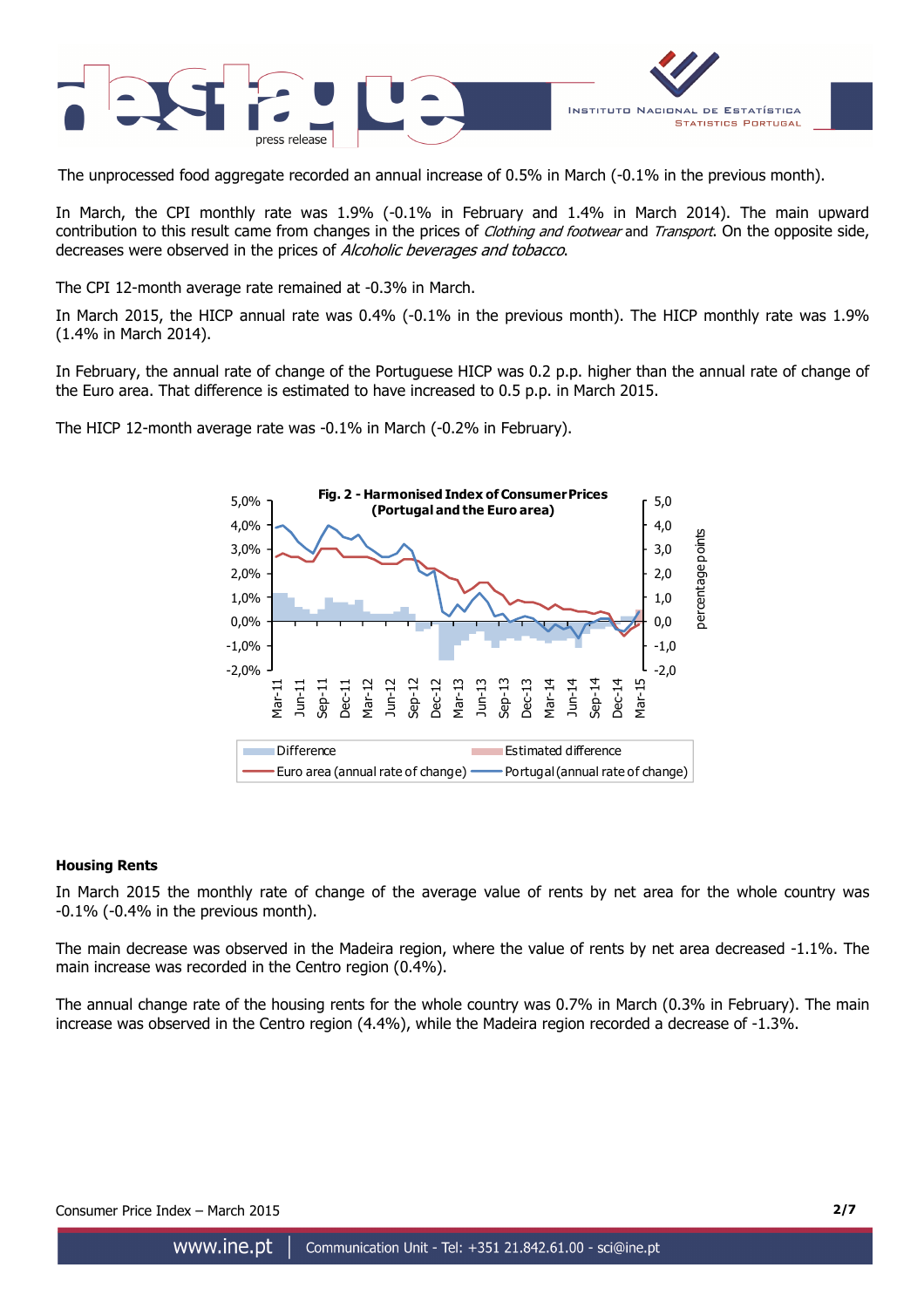



## **Consumer Price Index 2015 – changes due to the annual chaining of the index**

With the publication of the Consumer Price Index (CPI) in January of each year, the expenditure structure and the goods and services included in the basket are updated benefiting from the chaining process.

The weighting structure for the 2015 CPI is based on the households' final monetary consumption expenditure of Portuguese National Accounts at three-digit level of the Classification of Individual Consumption by Purpose (COICOP). These results are valued to December prices of the previous year. Due to the new benchmark of the Portuguese National Accounts there were some relevant changes in the CPI weighting structure compared with the previous year.

This complies with the regulations of the European Commission and Eurostat recommendations for the compilation of the Harmonized Index of Consumer Prices, aiming to ensure the highest quality of the information and the comparability among Member States.

Using information from National Accounts as the primary source ensures the appropriate update of the weights at the aggregated level on an annual basis, reflecting not only price changes but also changes in quantities of goods and services purchased by households. Information from National Accounts, which reflects the integration of several sources, including the Household Budget Survey (HBS), ensures a high degree of consistency with other fundamental variables for economic analysis. National Accounts are compiled using supply and use tables, matching available resources of each product (domestic production and imports) and the respective uses (exports and domestic spending) at a relatively detailed level.

Even though, as the number of products included in the CPI is more detailed than that provided by National Accounts, for more disaggregated levels of expenditure information from the HBS and the Census supplemented by other administrative sources is used, as well as from other surveys conducted by Statistics Portugal. This information is also used for updating the goods and services included in the CPI.

With the access to more detailed and updated information, notably coming from administrative sources, changes in the weighting structure and / or samples were also introduced for cigarettes, natural gas, pharmaceutical products, new cars, motorcycles, highway tolls, airline tickets, telecommunications services, newspapers and periodicals, packages holidays, football and betting and gambling.

The following table presents the CPI weights for 2014 and 2015.

|    | $COICOP1$ divisions                                                   | 2014 weights | 2015 weights |
|----|-----------------------------------------------------------------------|--------------|--------------|
| 01 | Food and non-alcoholic beverages                                      | 211.8        | 215.7        |
| 02 | Alcoholic beverages and tobacco                                       | 37.9         | 41.4         |
| 03 | Clothing and footwear                                                 | 69.4         | 70.9         |
| 04 | Housing, water, electricity, gas and other fuels                      | 91.3         | 96.5         |
| 05 | Furnishings, household equipment and routine maintenance of the house | 64.0         | 65.0         |
| 06 | Health                                                                | 72.0         | 61.0         |
| 07 | Transport                                                             | 126.5        | 134.3        |
| 08 | Communication                                                         | 36.3         | 36.9         |
| 09 | Recreation and culture                                                | 79.4         | 76.9         |
| 10 | Education                                                             | 15.7         | 17.8         |
| 11 | Restaurants and hotels                                                | 90.8         | 82.7         |
| 12 | Miscellaneous goods and services                                      | 105.0        | 100.9        |
| 00 | <b>All items</b>                                                      | 1000         | 1000         |

 $1$  COICOP – Classification Of Individual Consumption by Purpose

Consumer Price Index – March 2015 **3/7**

www.ine.pt |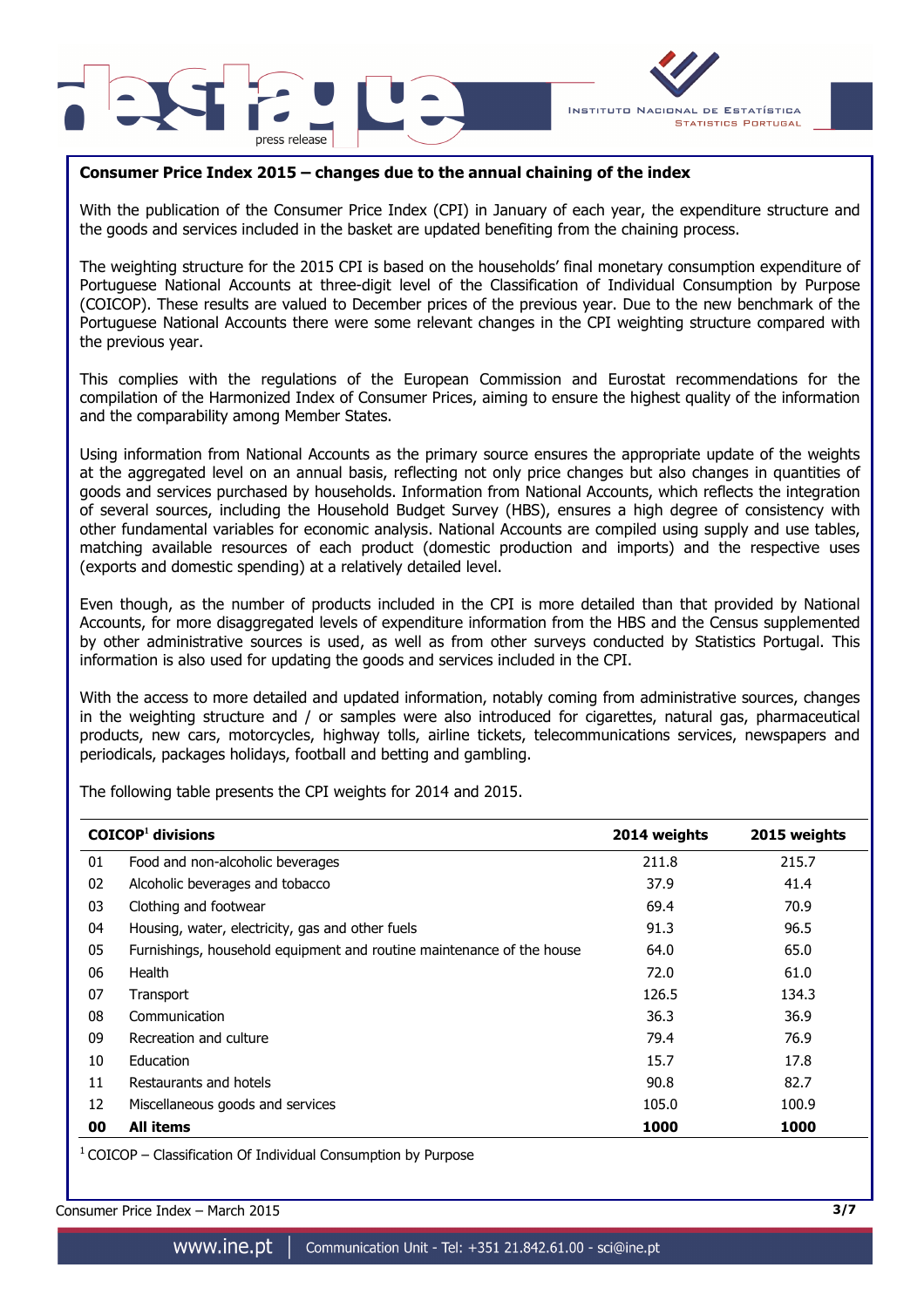



## **Consumer Price Index**

I

The Consumer Price Index (CPI) measures the change over time of the prices of a certain basket of goods and services bought by a "typical" consumer. The CPI has been designed to capture price changes and not to measure price levels.

The CPI is updated every year with the most recent information on prices and quantities. The 2015 CPI weighting structure and the sample of goods and services included in the basket are a result of the combination of three fundamental sources of information: results of the Portuguese National Accounts complemented with the Household Budget Survey and the Census for more detailed levels of expenditure. Administrative data is also used.

The CPI is compiled through the aggregation of seven regional price indexes and the goods and services included in the index are grouped according to the COICOP classification.

## **Table 1: CPI - COICOP<sup>1</sup> Divisions**

| 01 | Food and non-alcoholic beverages                                      | 07 | <b>Transports</b>                |
|----|-----------------------------------------------------------------------|----|----------------------------------|
| 02 | Alcoholic beverages and tobacco                                       | 08 | Communications                   |
| 03 | Clothing and footwear                                                 | 09 | Recreation and culture           |
| 04 | Housing, water, electricity, gas and other fuels                      | 10 | Education                        |
| 05 | Furnishings, household equipment and routine maintenance of the house | 11 | Restaurants and hotels           |
| 06 | Health                                                                | 12 | Miscellaneous goods and services |
|    | $\cdots$<br>$\cdots$<br>$\sim$                                        |    |                                  |

<sup>1</sup> COICOP: Classification Of Individual Consumption by Purpose

### **Monthly rate**

The monthly rate is the change in the index of a certain month compared with the index of the previous month expressed as a percentage. Although up-to-date, this measure can be affected by seasonal and other effects.

#### **Annual rate**

The annual rate is the change in the index of a certain month compared with the index of the same month in the previous year expressed as a percentage. In the presence of a stable seasonal pattern, seasonal effects do not influence this measure.

#### **12-month average rate**

The 12-month average rate is the change in the average index of one year compared with the average index of the previous year expressed as a percentage. This moving average is less sensitive to transient changes in prices.

#### **Core inflation index (all items CPI excluding unprocessed food and energy products)**

The core inflation index is compiled by excluding the prices of unprocessed food and energy products from the all items CPI. The primary objective of this index is to capture the underlying inflation pressures in the economy.

#### **Harmonised Index of Consumer Prices**

The Harmonised Index of Consumer Prices (HICP) is compiled in each member state of the European Union for the purposes of inflation comparisons across EU countries, as required by the Treaty on European Union'. This index plays an important role as a guideline for the achievement of the European System of Central Banks primary objective: price stability. In 1998, the European Central Bank adopted the HICP as "the most appropriate price measure" for its definition of price stability in the Euro area<sup>2</sup>.

The current HICP (2005 = 100) is produced in each Member State following a harmonized methodology developed by experts in the field of price statistics, under the Eurostat's "Price Statistics Working Group". From the methodological point of view, there are no major differences between the HICP and CPI. However, the different scope of coverage leads to differences in the weighting structure, mainly in Restaurants and hotels. This is mostly an effect of the inclusion of non-residents expenditure ("tourists") in the HICP and the corresponding exclusion from the CPI.

Additional information on the methodology of the HICP can be found on the Eurostat website at http://epp.eurostat.ec.europa.eu/portal/page/portal/hicp/introduction.

\_\_\_\_\_\_\_\_\_\_\_\_\_\_\_\_\_\_\_\_\_ 1 - Article 109j and protocol on the convergence criteria referred to in that article.

2 - "A stability oriented monetary policy strategy for the ESCB". ECB press notice released on 13 October 1998.

Consumer Price Index – March 2015 **4/7**

www.ine.pt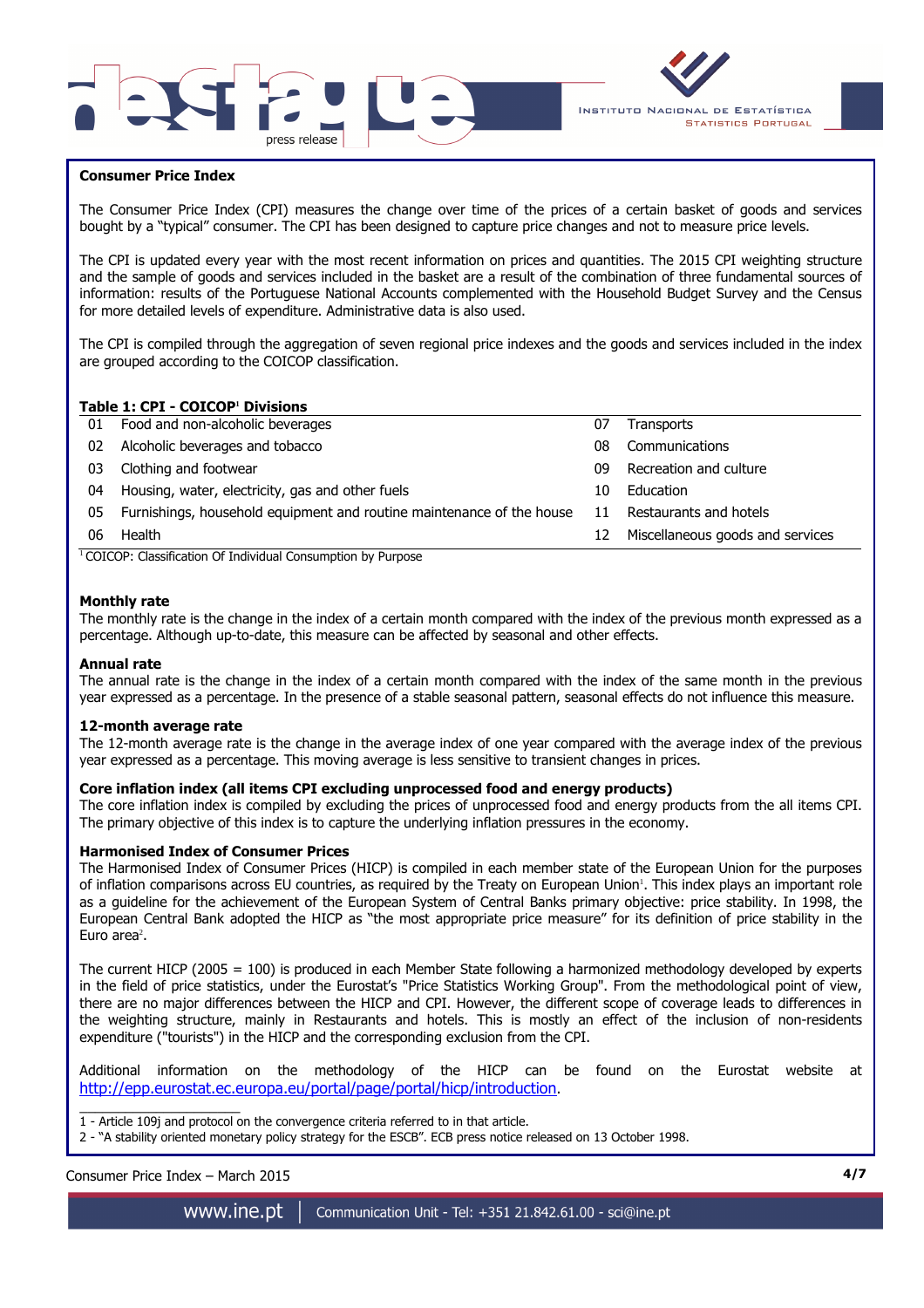



## **Table 2: CPI and HICP 2015 weighting structure**

|    | $COICOP1$ divisions                                                   | <b>CPI</b> | <b>HICP</b> |
|----|-----------------------------------------------------------------------|------------|-------------|
| 01 | Food and non-alcoholic beverages                                      | 215.7      | 208.2       |
| 02 | Alcoholic beverages and tobacco                                       | 41.4       | 40.6        |
| 03 | Clothing and footwear                                                 | 70.9       | 71.9        |
| 04 | Housing, water, electricity, gas and other fuels                      | 96.5       | 91.7        |
| 05 | Furnishings, household equipment and routine maintenance of the house | 65.0       | 63.5        |
| 06 | Health                                                                | 61.0       | 58.8        |
| 07 | Transport                                                             | 134.3      | 132.9       |
| 08 | Communication                                                         | 36.9       | 35.1        |
| 09 | Recreation and culture                                                | 76.9       | 64.9        |
| 10 | Education                                                             | 17.8       | 16.9        |
| 11 | Restaurants and hotels                                                | 82.7       | 119.2       |
| 12 | Miscellaneous goods and services                                      | 100.9      | 96.3        |
| 00 | All items                                                             | 1000       | 1000        |

<sup>1</sup> COICOP: Classification Of Individual Consumption by Purpose.

## **Presentation of data and rounding rules**

Since the release of the January 2013 CPI indices are published with base 100 in the year 2012.

Due to rounding procedures, those indices may not reproduce exactly the published rates of change. However, it should be noted that the published rates prevail.

In this press release the descriptive analysis is based on rounded values to one decimal.

#### **Next press release**

The April 2015 CPI/HICP will be released on May 13<sup>th</sup> 2015.

Consumer Price Index – March 2015 **5/7**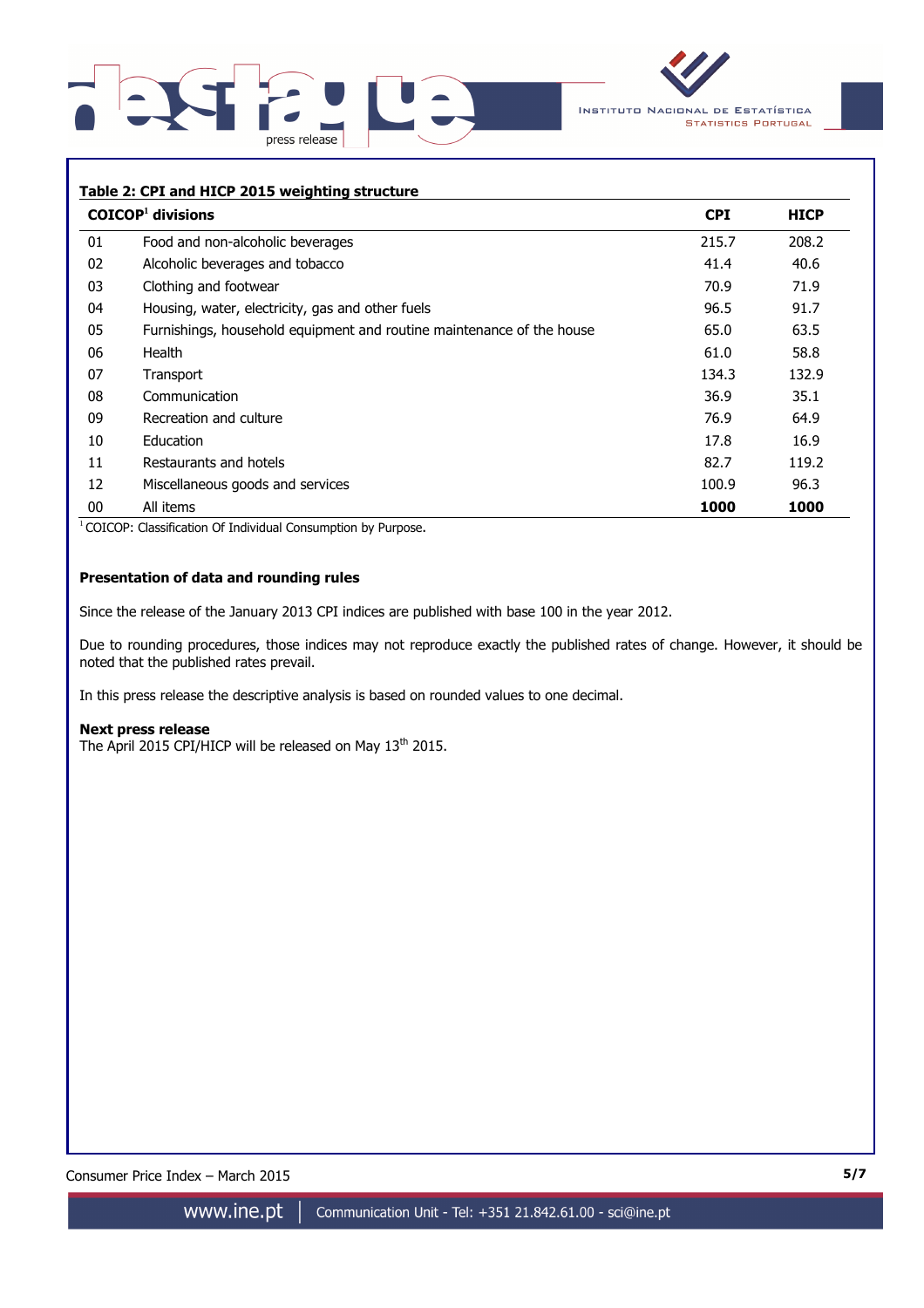

**Annex:**

# CPI rate of change (index division and all items CPI)

|                 | <b>All-items</b><br>Index divisions $(1)$ |      |                                                                    |      |         |                 |         |         |         |      |      |         |         |  |
|-----------------|-------------------------------------------|------|--------------------------------------------------------------------|------|---------|-----------------|---------|---------|---------|------|------|---------|---------|--|
|                 | 01                                        | 02   | 03                                                                 | 04   | 05      | 06              | 07      | 08      | 09      | 10   | 11   | 12      |         |  |
|                 | Annual average rate                       |      |                                                                    |      |         |                 |         |         |         |      |      |         |         |  |
| 2012            | 3.20                                      | 4.74 | $-5.24$                                                            | 8.72 | $-0.47$ | 0.35            | 3.27    | 0.46    | 0.91    | 1.50 | 4.47 | 1.11    | 2.77    |  |
| 2013            | 1.94                                      | 4.05 | $-3.31$                                                            | 2.15 | $-0.51$ | 1.49            | $-2.32$ | 0.45    | 0.41    | 1.18 | 1.65 | $-0.61$ | 0.27    |  |
| 2014            | $-1.34$                                   | 3.09 | $-2.11$                                                            | 2.22 | $-0.38$ | 0.66            | $-1.20$ | 1.10    | $-1.49$ | 0.43 | 0.97 | $-0.46$ | $-0.28$ |  |
|                 | Annual rate                               |      |                                                                    |      |         |                 |         |         |         |      |      |         |         |  |
| 2013 March      | 2.15                                      | 4.46 | $-4.53$                                                            | 3.11 | $-0.24$ | $-0.83$         | $-1.96$ | $-0.58$ | 1.60    | 1.44 | 1.81 | $-0.02$ | 0.45    |  |
| April           | 2.02                                      | 3.74 | $-3.63$                                                            | 2.67 | $-0.21$ | 0.14            | $-4.38$ | 0.15    | 1.44    | 1.45 | 1.95 | 0.07    | 0.18    |  |
| May             | 3.10                                      | 4.06 | $-3.55$                                                            | 2.42 | $-0.41$ | 2.04            | $-3.42$ | 0.50    | 0.88    | 1.49 | 2.31 | 0.00    | 0.71    |  |
| June            | 2.84                                      | 3.98 | $-3.40$                                                            | 2.20 | $-0.13$ | 2.57            | $-1.52$ | 0.53    | 0.83    | 1.49 | 2.18 | $-0.10$ | 0.98    |  |
| July            | 2.45                                      | 2.61 | $-1.23$                                                            | 1.99 | $-0.33$ | 2.97            | 0.05    | 0.80    | 0.08    | 1.49 | 1.88 | $-1.26$ | 0.76    |  |
| August          | 2.94                                      | 3.30 | $-2.86$                                                            | 1.84 | $-0.73$ | 3.47            | $-1.77$ | 0.78    | $-0.63$ | 1.47 | 2.04 | $-1.48$ | 0.15    |  |
| September       | 1.90                                      | 3.51 | $-2.12$                                                            | 1.44 | $-0.54$ | 3.53            | $-3.68$ | 0.85    | $-0.07$ | 1.45 | 1.56 | $-1.02$ | 0.12    |  |
| October         | 0.48                                      | 4.15 | $-2.80$                                                            | 1.09 | $-0.76$ | 3.19            | $-4.05$ | 1.14    | $-0.49$ | 0.39 | 1.11 | $-0.98$ | $-0.25$ |  |
| November        | 0.53                                      | 4.48 | $-3.08$                                                            | 1.13 | $-0.96$ | 3.00            | $-3.47$ | 1.57    | $-0.68$ | 0.33 | 0.70 | $-0.99$ | $-0.15$ |  |
| December        | 0.61                                      | 4.27 | $-2.65$                                                            | 0.94 | $-1.10$ | 3.00            | $-0.54$ | 1.55    | $-1.03$ | 0.31 | 0.55 | $-0.81$ | 0.20    |  |
| 2014 January    | 0.20                                      | 4.26 | $-2.63$                                                            | 2.15 | $-1.18$ | 1.37            | $-1.38$ | 3.39    | $-1.40$ | 0.29 | 0.61 | $-0.44$ | 0.06    |  |
| February        | $-0.05$                                   | 3.71 | $-2.26$                                                            | 2.27 | $-1.00$ | 1.01            | $-1.89$ | 2.45    | $-0.95$ | 0.36 | 0.63 | $-0.39$ | $-0.08$ |  |
| March           | $-0.42$                                   | 2.22 | $-1.02$                                                            | 2.10 | $-0.92$ | 0.78            | $-3.08$ | 1.98    | $-1.48$ | 0.40 | 0.17 | $-0.43$ | $-0.37$ |  |
| April           | $-0.93$                                   | 2.36 | $-1.82$                                                            | 2.10 | $-0.91$ | 0.16            | 0.26    | 1.61    | $-1.33$ | 0.46 | 0.13 | $-0.70$ | $-0.14$ |  |
| May             | $-2.33$                                   | 2.14 | $-1.65$                                                            | 2.15 | $-0.83$ | 0.29            | $-0.52$ | 1.58    | $-1.18$ | 0.41 | 0.65 | $-0.72$ | $-0.44$ |  |
| June            | $-2.53$                                   | 2.88 | $-1.45$                                                            | 2.32 | $-1.00$ | 0.74            | 0.15    | 0.36    | $-1.80$ | 0.40 | 0.62 | $-0.63$ | $-0.42$ |  |
| July            | $-3.05$                                   | 3.11 | $-7.45$                                                            | 2.15 | $-0.77$ | 0.81            | 0.09    | 0.37    | $-1.94$ | 0.36 | 0.84 | 0.22    | $-0.87$ |  |
| August          | $-3.17$                                   | 3.38 | $-0.67$                                                            | 2.18 | $-0.34$ | 0.71            | 0.58    | 0.39    | $-0.99$ | 0.37 | 1.28 | $-0.24$ | $-0.36$ |  |
| September       | $-2.19$                                   | 3.70 | $-0.98$                                                            | 2.34 | $-0.60$ | 0.81            | $-1.09$ | $-0.14$ | $-2.41$ | 0.37 | 1.94 | $-0.63$ | $-0.37$ |  |
| October         | $-0.63$                                   | 3.17 | $-2.20$                                                            | 2.62 | 0.72    | 0.39            | $-1.39$ | 0.68    | $-1.46$ | 0.57 | 1.63 | $-0.70$ | 0.00    |  |
| November        | $-0.53$                                   | 3.13 | $-1.63$                                                            | 2.40 | 1.15    | 0.46            | $-1.84$ | 0.27    | $-1.72$ | 0.57 | 1.44 | $-0.42$ | 0.02    |  |
| December        | $-0.38$                                   | 3.09 | $-1.84$                                                            | 1.92 | 1.12    | 0.32            | $-4.38$ | 0.28    | $-1.24$ | 0.60 | 1.64 | $-0.48$ | $-0.36$ |  |
| 2015 January    | $-0.13$                                   | 3.09 | $-1.48$                                                            | 1.05 | 0.99    | 0.34            | $-4.21$ | 1.19    | $-1.32$ | 0.60 | 1.34 | $-0.55$ | $-0.39$ |  |
| February        | 0.01                                      | 3.19 | $-1.84$                                                            | 0.20 | 0.84    | 0.65            | $-2.78$ | 2.80    | $-1.52$ | 0.60 | 1.78 | $-0.85$ | $-0.21$ |  |
| March           | 0.29                                      | 2.60 | $-1.99$                                                            | 0.32 | 0.76    | 0.59            | $-0.26$ | 3.63    | $-0.93$ | 0.54 | 1.98 | $-0.61$ | 0.31    |  |
| <b>Symbols:</b> | f.<br>estimated                           |      | Po provisional                                                     |      |         | x not available |         |         |         |      |      |         |         |  |
| Note:           |                                           |      | (1) The names of the divisions are given in the explanatory notes. |      |         |                 |         |         |         |      |      |         |         |  |
| Source:         | INE - Portugal                            |      |                                                                    |      |         |                 |         |         |         |      |      |         |         |  |

Consumer Price Index – March 2015 **6/7**

www.ine.pt | Communication Unit - Tel: +351 21.842.61.00 - sci@ine.pt